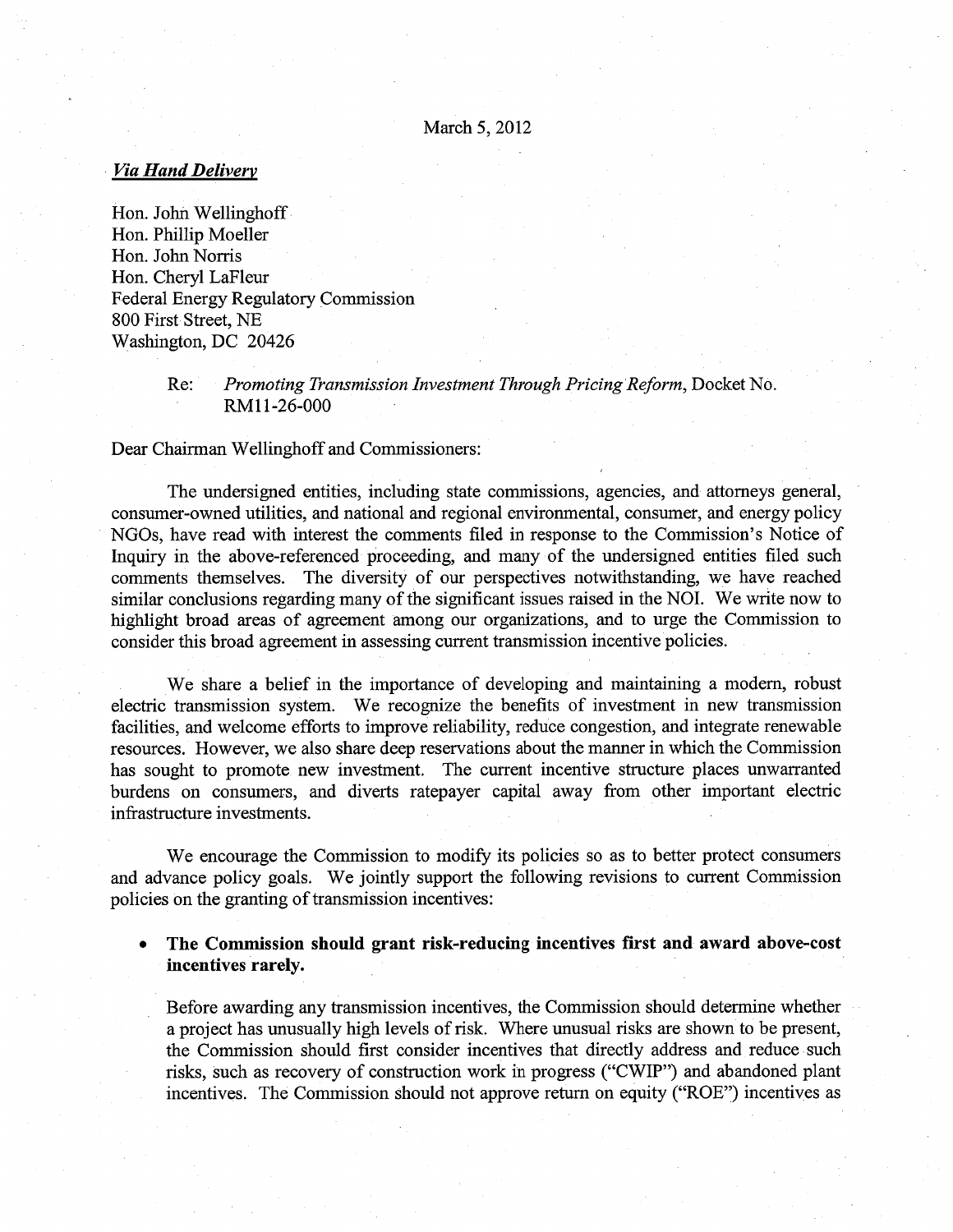<sup>a</sup> matter of course, particularly where other factors—such as cost recovery under formula rates—will mitigate the risk associated with <sup>a</sup> project. Most often, if the CWIP and abandoned plant risk-reducing incentives are granted, they will obviate the need for an incentive ROE. Additional incentives—e.g., ROE adders—should be the exception rather than the rule, and would be appropriate only in extraordinary cases, such as those in which consumers will be tangibly benefitted by the use of an advanced technology whose risks make it unlikely to be deemed economic for the developer absent such incentives.

# The Commission should not provide incentives to projects that transmission providers are already obligated to build.

In some (if not many) cases, utilities invest in transmission projects because they are under <sup>a</sup> legal obligation to do so (perhaps contained in RTO-related agreements), or because the project must be built to ensure compliance with mandatory reliability standards. The Commission cannot ensure just and reasonable rates when it provides above-cost incentives to projects that transmission providers are already obligated to build, because the projects will be built regardless of incentive treatment. The Commission should treat as presumptively ineligible for above-cost incentives facilities that are designed to achieve compliance with mandatory reliability standards or that the applicant is otherwise required to construct, unless the applicant demonstrates that it is meeting the standard through the use of an advanced technology or practice that will provide tangible net benefits to consumers.

# • The Commission should not incent expensive solutions when lower-cost alternatives are available.

It is not just and reasonable to charge customers for expensive transmission solutions (let alone to incentivize these solutions and charge customers even more) when less expensive means are available to satisfy <sup>a</sup> reliability need. Depending on the circumstances, <sup>a</sup> non-transmission alternative may prove to be <sup>a</sup> better option for solving <sup>a</sup> given concern.

# The Commission should not base eligibility for above-cost rewards on project scale.

The Commission's existing policy of making unusually large transmission projects preferentially eligible for incentives creates <sup>a</sup> misdirected reward structure, potentially encouraging transmission owners to short-change incremental system upgrades and ongoing management of peak demands in favor of solutions that are sporadic, large, and wires-based. The Commission should not direct incentives to projects simply because they are unusually large, but should instead focus on factors such as project riskiness and whether, by pioneering the application of innovative or advanced technologies, an investment creates identifiable public benefits beyond those of the project at issue.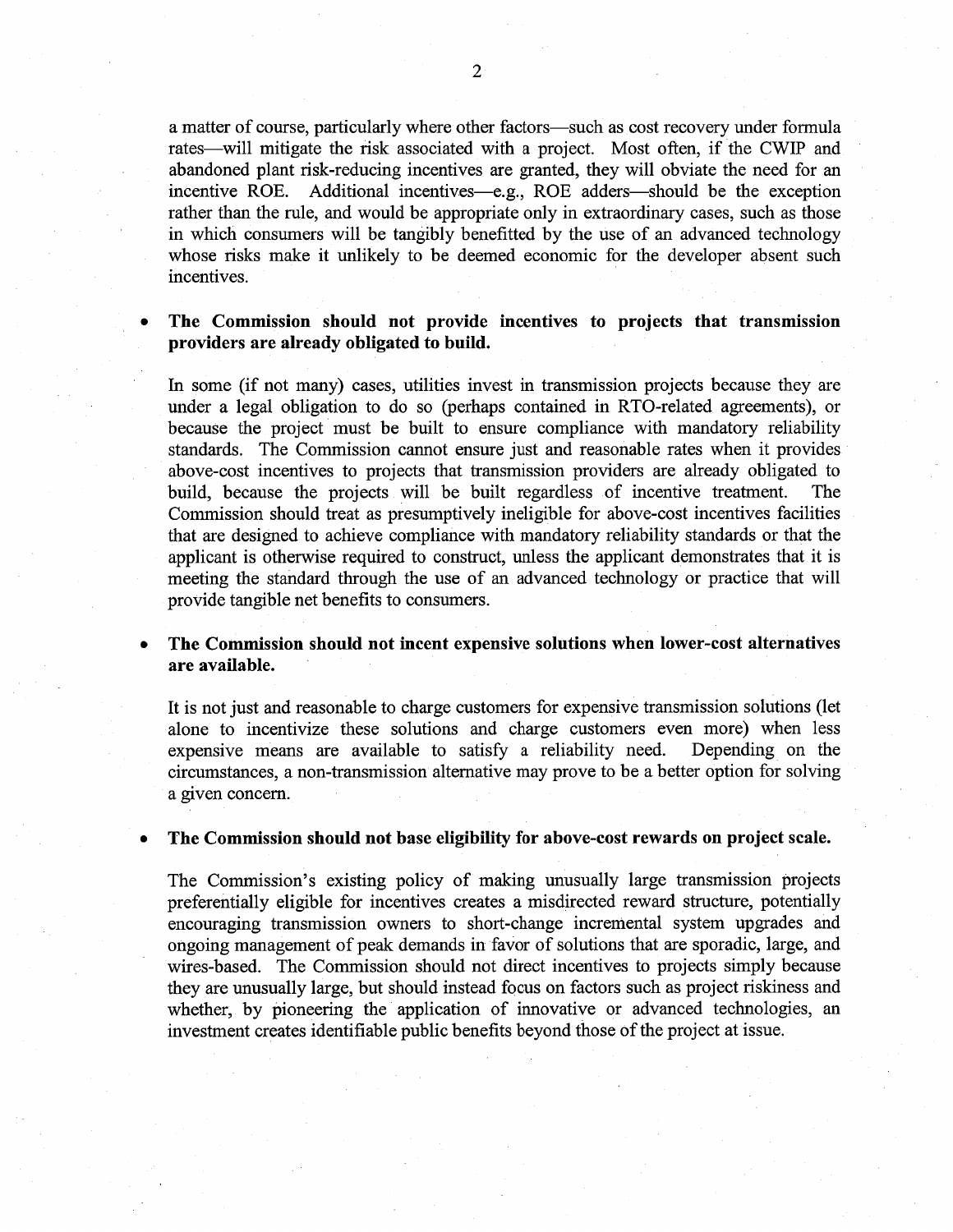### • The Commission should not apply ROE adders to cost overruns.

Where ROE adders are approved, that approval should be applied to the lower of budgeted or actual costs. Under current policies transmission owners—particularly those with formula rates—are rewarded if they first underestimate project estimates in order to gain needed approvals and then build at the highest cost that will not be deemed imprudent, thereby inflating the rate base to which the above-cost equity return will apply. Applying incentives to budgeted rather than actual amounts will avoid rewarding cost overruns and improve the quality of the cost estimates that are prepared in the course of RTO planning processes and state commission proceedings. In terms of mechanics, we suggest that the cost estimate used during the RTO planning process or an analogous estimate in <sup>a</sup> non-RTO context be used to apply this limitation.

# • The Commission should not apply ROE adders to abandoned plant amounts.

While it may be useful to protect incentive applicants against risks of loss in order to promote the construction of new transmission, applicants should not be economically indifferent to whether their projects actually enter service. Applicants should have incentives to complete their projects, so that the public receives the benefits that above-cost ROE adders are intended to yield. Moreover, promoting high-risk transmission projects that never get built crowds out more modest solutions and should not be <sup>a</sup> lucrative business model. The Commission therefore should not apply ROE adders to abandoned plant amounts in order to ensure that cancelled projects' investors do not collect more than the cost of their investment.

# • The Commission should identify types of projects that are presumptively ineligible for incentives.

Certain types of projects typically lack <sup>a</sup> risk profile meriting incentive treatment. To ease administrative burdens and provide regulatory certainty, the Commission should compile <sup>a</sup> list of "baseline" or "low-risk" projects that are generally ineligible for incentives or face <sup>a</sup> high burden to demonstrate incentive-worthy risks.

# • The Commission should make the price of incentives transparent.

The cost-based and above-cost (incentive) components of the rate of return for projects that receive incentives should be kept distinct, so that the Commission and the public can distinguish costs from rewards.

With respect to these core issues, the undersigned organizations are unified in urging the Commission to revise its current policy. We thank the Commission for its consideration and look forward to its action on the Notice of Inquiry.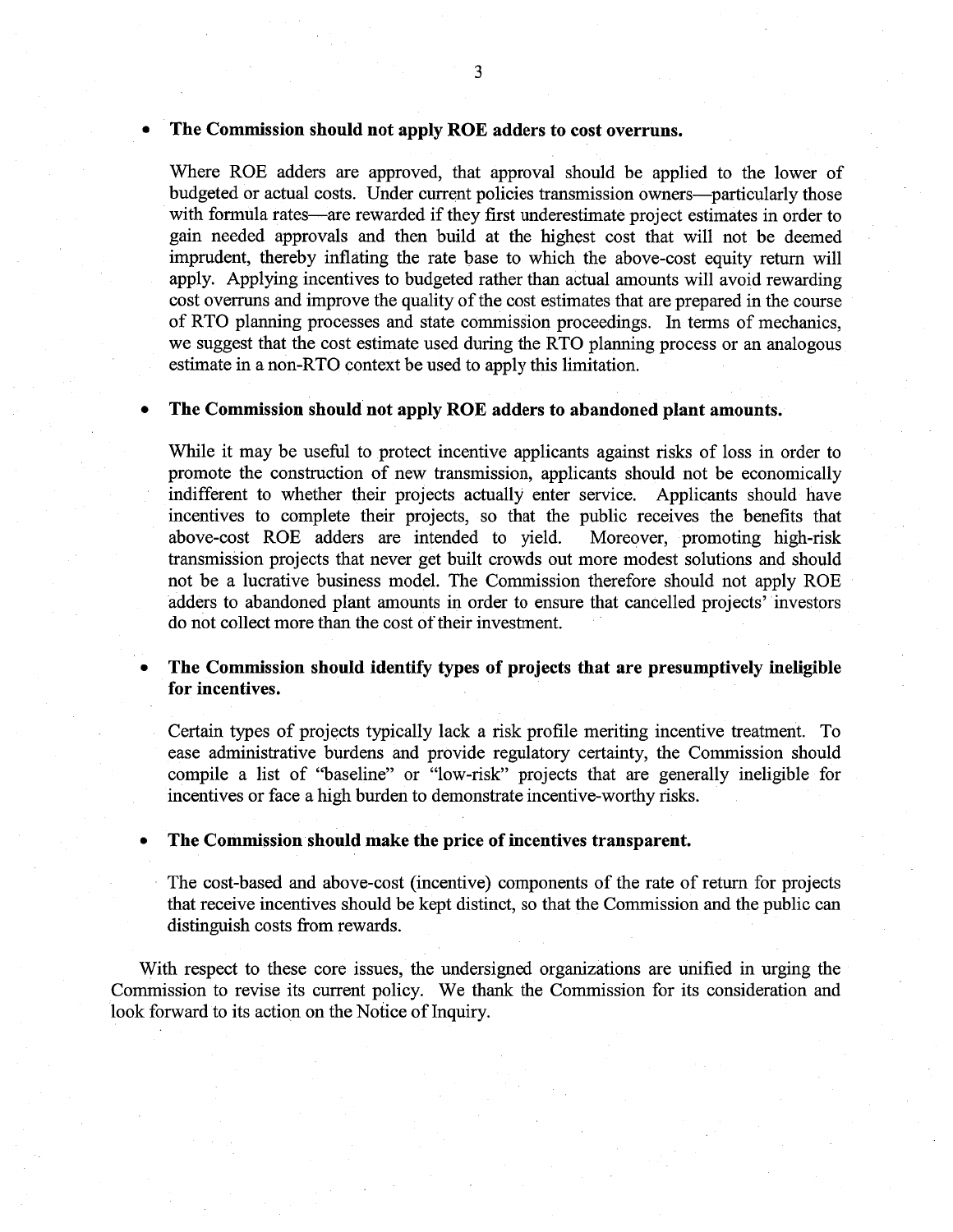# Respectfully submitted,

# ENVIRONMENTAL, CONSUMER, AND ENERGY STATE PUBLIC UTILITY STATE ATTORNEYS<br>
COMMISSIONS GENERAL POLICY NGOS

Allison Clements Kevin DelGobbo George Jepsen

### /s/ Johnathan Hladik /s/ Joshua B. Epel /s/ Janice A. Dale

 $johnathanh@cfra.org$  (303) 894-2000

Seth Kaplan William Nugent

Director - The Sustainable Chairman Attorney General FERC Project Connecticut Public Utilities Office of the Connecticut NRDC Regulatory Authority Attorney General <sup>40</sup> W. 20th Street <sup>10</sup> Franklin Square <sup>55</sup> Elm Street NYC, NY 10011 New Britain, CT 06051 Hartford, CT 06106 (212) 727-4473 (860) 827-1553 (860) 808-5318 aclements@nrdc.org kevin.delgobbo@po.state.ct.us AG.Jepsen@ct.gov

Johnathan Hladik Joshua B. Epel Janice A. Dale Energy Policy Advocate Chairman Chief, Public Utilities Center for Rural Affairs Public Utilities Commission of Bureau 145 Main Street the State of Colorado Illinois Office of the Lyons, NE 68038 1560 Broadway, Suite 250 Attorney General (402) 687-2103 Ext 1022 Denver, CO 80202 100 West Randolph Street<br>
iohnathanh@cfra.org (303) 894-2000 Chicago, Illinois 60601 Joshua.Epel $@d$ ora.state.co.us (312) 814-3736

Seth Kaplan Milliam Nugent /s/ Jesse S. Reyes Seth Kaplan /s/ Jesse S. Reyes /s/ Jesse S. Reyes /s/ Jesse S. Reyes Vice President for Policy and Executive Director Patrick J. Tarmey Climate Advocacy New England Conference of Assistant Attorneys General Conservation Law Foundation Public Utilities Commissioners Massachusetts Attorney 62 Summer Street 50 Forest Falls Drive, Suite 6 General Boston, MA 02110 Yarmouth, Maine 04096-6937 Office of Ratepayer (617) 850-1721 (207) 846-5440 Advocacy skaplan@clf.org director@necpuc.org One Ashburton Place

# /s/ Allison Clements /s/Kevin DelGobbo /s/ George Jepsen

jdale@atg.state.il.us

Boston, MA 02108-1598 (617) 963-2432 (Reyes) (617) 963-2577 (Tarmey)  $jesse.reyes@state.ma.us$ patrick.tarmey@state.ma.us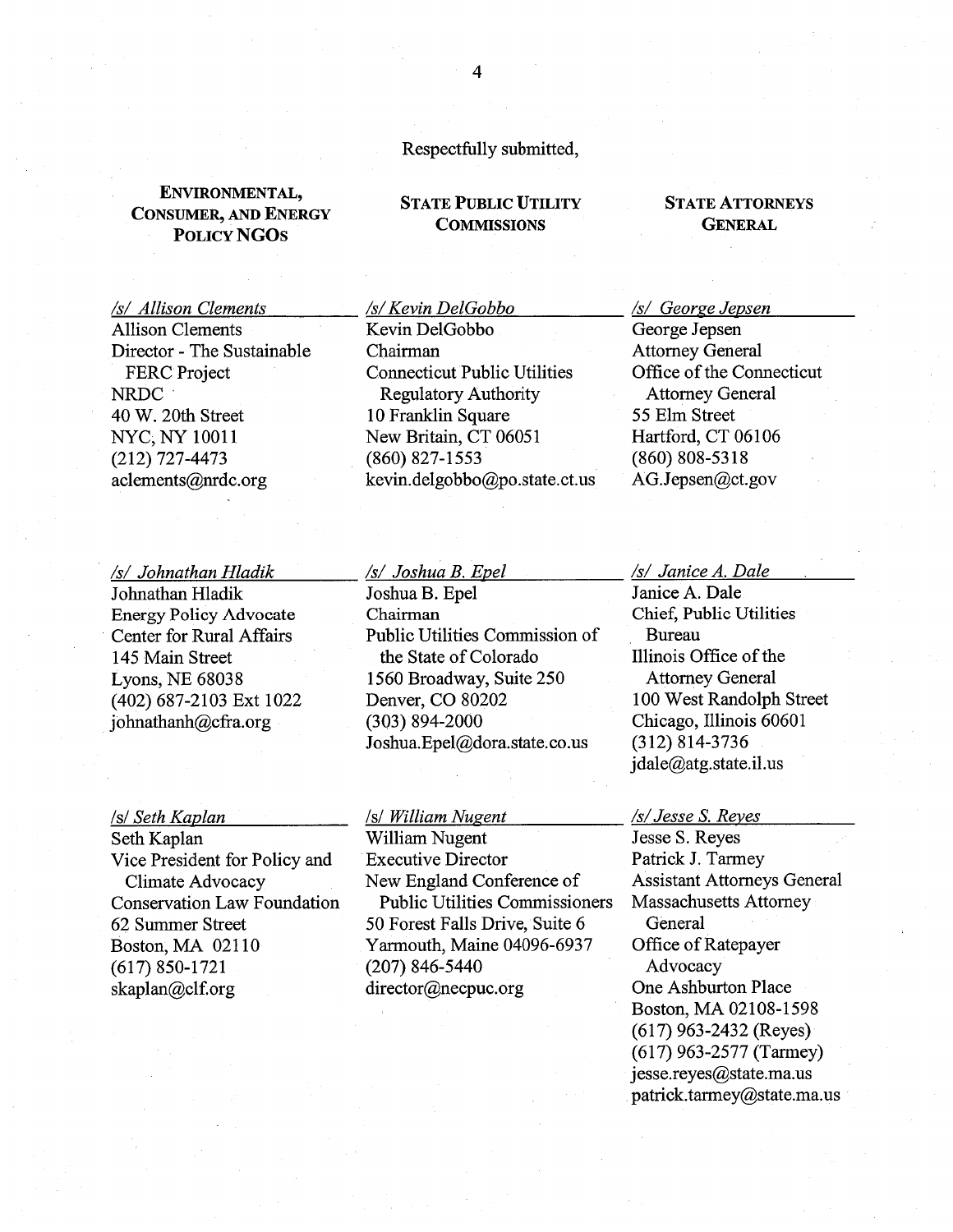Rhode Island Division of Public Utilities and Carriers

Assistant Attorney General Rhode Island Department of

By: /s/ Leo J. Wold

Attorney General 150 South Main Street Providence, RI 02903 (401) 274-4400, ext. 2218

lwold@riag.ri.gov

Leo J. Wold

# /s/ Mark S. Brownstein Mark S. Brownstein Chief Counsel, Energy Program Environmental Defense Fund 257 Park Avenue South, 17th Floor New York, New York 10010 (212) 616-1333 mbrownstein@edf.org

# ENVIRONMENTAL, CONSUMER, AND ENERGY POLICY NGO5 (CONTINUED)

/s/ Dorothy Barnett Dorothy Bamett Executive Director Climate <sup>+</sup> Energy Project P.O. Box 1858 Hutchinson, KS 67504  $Barnett@climate and energy.org$ 

/s/ Charles Acquard Charles Acquard Executive Director National Association of State Utility Consumer Advocates 8380 Colesville Road Suite 101 Silver Spring, MD 20910 (301) 589-6313 charlie@nasuca.org

Peter F. Kilmartin, Attorney General of the State of Rhode Island

### By:  $\sqrt{s}$  Leo J. Wold

Leo J. Wold Assistant Attorney General Rhode Island Department of Attorney General 150 South Main Street Providence, RI 02903 (401) 274-4400, ext. 2218 lwold@riag.ri.gov

# CONSUMER ADVOCATES<br>UTILITIES

— /s/ Ronald C. DeCurzio Ronald C. DeCurzio Chief Executive Officer Massachusetts Municipal Wholesale Electric Company P.O. Box 426 Ludlow, MA 01056 (413) 308-1326 RDeCurzio@mmwec.org

 $/s/Abigail$ Dillen Abigail Dillen Earthjustice Coal Program Director 156 William Street, Suite 800 New York, NY 10038 (212) 791-1881 Ext 8221 adillen@earthjustice.org

## /s/ Elm Katz

Consumer Counsel Connecticut Office of Consumer Counsel 10 Franklin Square New Britain, CT 06051 (860) 827-2900 occ.info@ct.gov

/s/ Stephen E. Kaminski

Stephen E. Kaminski Vice President, Power Resources and Access New Hampshire Electric Cooperative, Inc. (603) 536-8655 kaminskis@nhec.com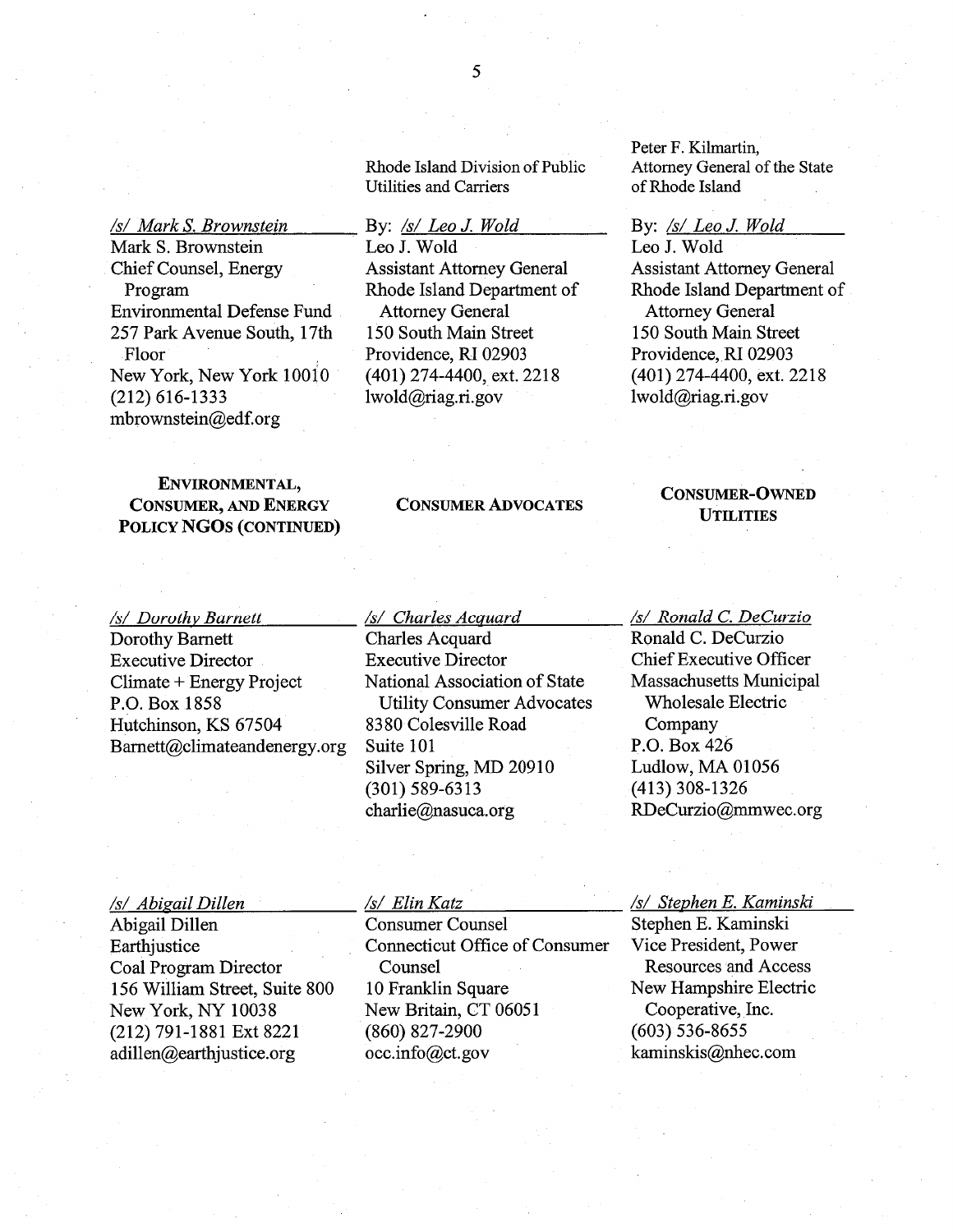/s/Derek K Murrow

Derek K. Murrow Energy & Climate Policy **Director** ENE (Environment Northeast) P0 Box 583 Rockport, ME 04856 (203) 285-1946 dmurrow@env-ne.org

- /s/ Sandra Mattavous-Frve. Sandra Mattavous-Frye People's Counsel Office of the People's Counsel 1133 15th Street, N.W. Suite 500 Washington, D.C. 20005-2710 (202) 727-3071 SMFrye@opc-dc.gov

/s/ John Twittv

John Twitty Executive Director TAPS 4203 E. Woodland Springfield, MO 65809 (417) 838-8576 <sup>83</sup> 5consulting@gmail.com

### /s/ Ginny Kreitler

Ginny Kreitler Senior Advisor, Energy & Environment National Audubon Society 646 Lakeview Circle Newtown Square, PA 19073 (610) 325-9809 gkreitler@audubon.org

# /s/ Andrea Maucher

Andrea Maucher Delaware Division of the Public Advocate John G. Townsend Building 401 Federal Street, Suite 3 Dover, Delaware 19901 (302) 857-4620 andrea.maucher@state.de.us

# /s/ Sean T. Beeny

Sean T. Beeny Phyllis G. Kimmel Miller, Balis & O'Neil, P.C. <sup>1015</sup> Fifteenth Street, NW Twelfth Floor Washington, DC 20005 (202) 296-2960 sbeeny@mbolaw.com

Attorneys for: Arkansas Electric Cooperative Corporation; Golden Spread Electric Cooperative, Inc.; Kansas Electric Power Cooperative, Inc.; North Carolina Electric Membership Corporation; PowerSouth Energy Cooperative; and Seminole Electric Cooperative, Inc.

### /s/ Carl Zichella

Carl Zichella Director of Western Transmission Natural Resources Defense Council 111 Sutter Street, 20th Floor San Francisco, CA 94104 (415) 875-6119 (SF) czichella@nrdc.org

## /s/ David Springe

David Springe Consumer Counsel Citizens' Utility Ratepayer Board 1500 S.W. Arrowhead Road Topeka, KS 66604 (785) 271-3200 (785) 217-4662 (mobile) d.springe@curb.kansas.gov

### /s/ Susan N. Kelly

Susan N. Kelly Senior Vice President, Policy Analysis and General Counsel American Public Power Association 1875 Connecticut Avenue, NW, Suite 1200 Washington, DC 20009 (202) 467-2933 skelly@publicpower.org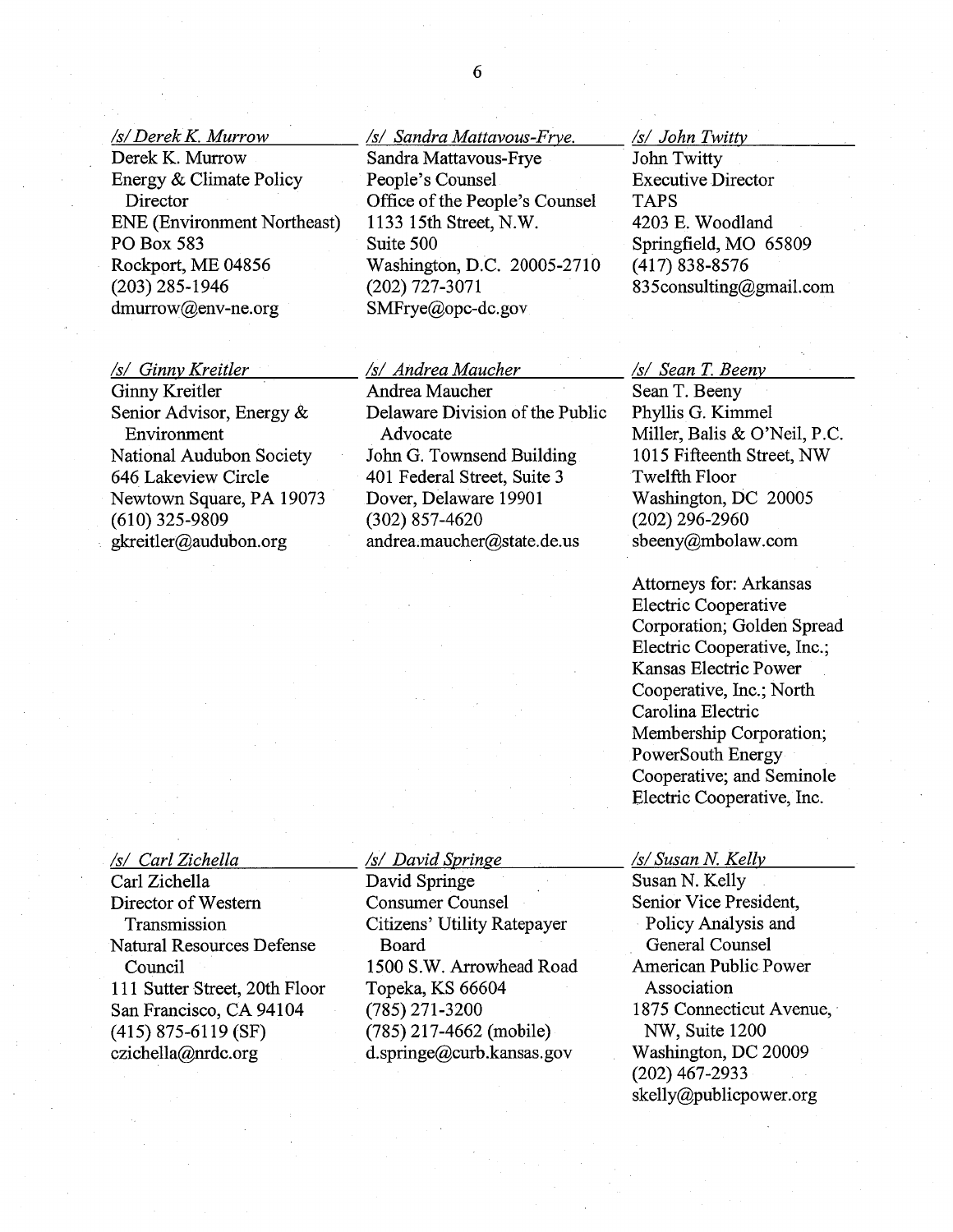### /s/ Jackson D. Morris

Jackson D. Morris Director of Strategic Engagement Pace Energy & Climate Center Pace Law School 744 Broadway Albany, NY 12207 (914) 539-1985  $\begin{array}{lll} \frac{fS}{\sqrt{3}} \textit{Jackson D. Morris} & \textit{fs/}A. \textit{David Stippler} \\ \hline \textit{Jackson D. Morris} & \textit{A. David Stippler} \\ \textit{Director of Strategic} & \textit{Indiana Office of Utility} \\ \textit{Engagement} & \textit{Cosuumer Couselor} \\ \textit{Face Energy & Clinton} & \textit{15 W. Washington Street, Suite} \\ \textit{Face Law School} & \textit{1500 South} \\ \textit{744 Broadway} & \textit{Indianapolis, IN 46204} \\ \textit{Albany, NY 12207} & \textit{(317) 232-24$ 

Mark Kresowik Paula M. Carmody, Esq. Eastern Region Deputy Dir. People's Counsel Sierra Club's Beyond Coal Maryland Office of People's Campaign Counsel 50 F St NW Eighth Floor Washington, DC 20001 Baltimore, MD 21202-0000 (202) 675-7914 (800) 207-4055 mark.kresowik@sierraclub.org paulac@opc.state.md.us

David Olsen Stefanie A. Brand Western Grid Group Rate Counsel Ventura, CA 93001 P.O. Box 46005 (805) 653-6881 Office Newark, New Jersey 07101 Dave@westerngrid.net (973) 648-2690

# /s/ Nancy L Kelly

Nancy L. Kelly Senior Policy Advisor WRA 2260 Baseline Rd., Suite 200 Boulder, CO 80302 (208) 234-0636 nkelly@westernresources.org

# /s/ Mark Kresowik /s/ Paula M. Carmody

6 St. Paul Street, Suite 2102

# /s/ David Olsen /s/Stefanie A. Brand

Managing Director Director, New Jersey Division of 3804 Pacific Coast Highway 31 Clinton Street, 11th Floor sbrand@rpa.state.nj.us

# /s/IrwinA. Popowsky

Irwin A. Popowsky Consumer Advocate Pennsylvania Office of Consumer Advocate 555 Walnut Street, 5th Floor Harrisburg, PA 17101-1923 (717) 783-5048 spopowsky@paoca.org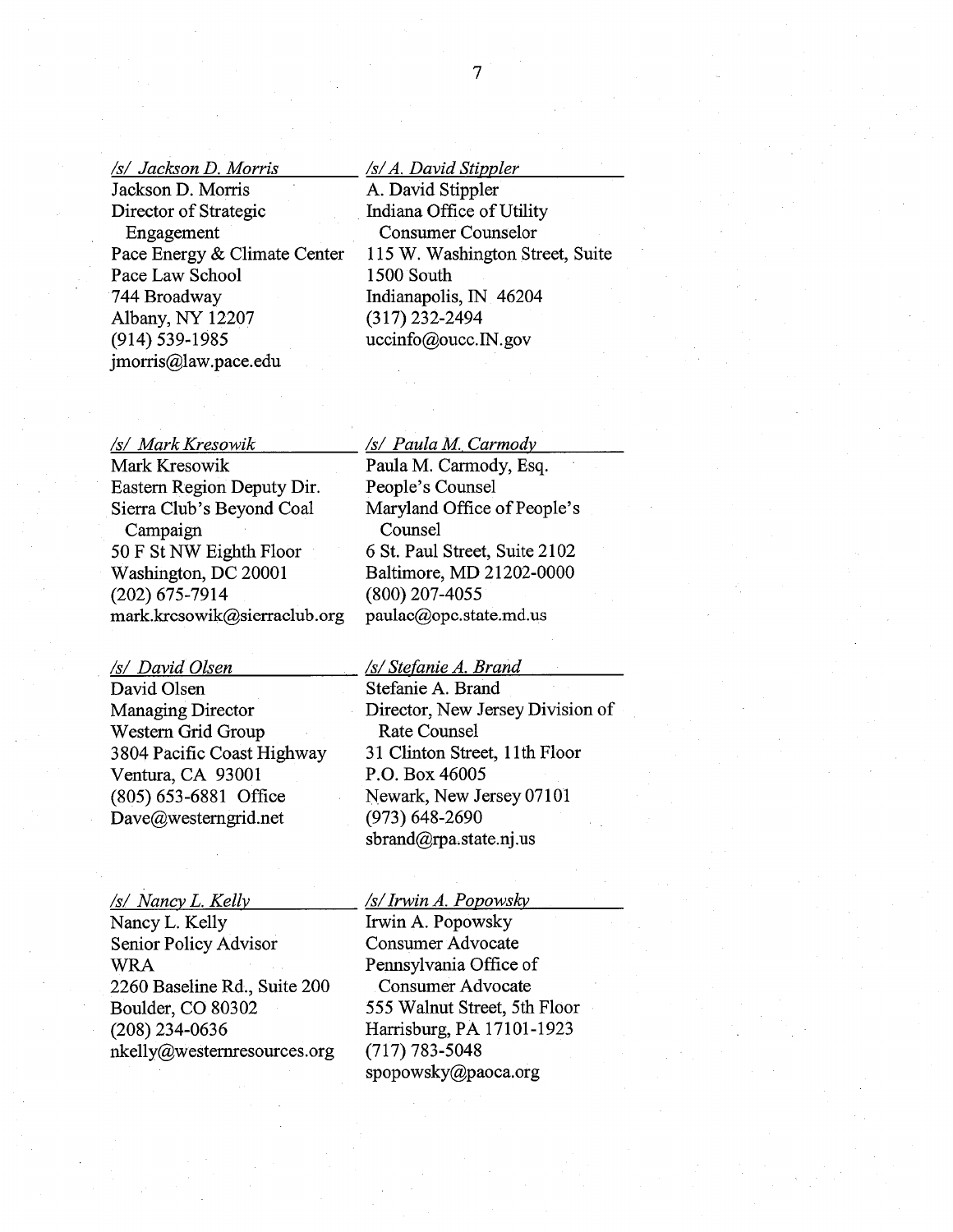/s/Byron L. Harris

Byron L. Harris Director, Consumer Advocate Division Public Service Commission of West Virginia 700 Union Building Charleston, West Virginia 25301 (304) 558-0526 bharris@cad.state.wv.us

/s/ Charlie Higley

Charlie Higley Executive Director Citizens Utility Board of Wisconsin ~ 16 N. Carroll Street, Suite 640 Madison, WI 53703 (608) 251-3322 higley@wiscub.org